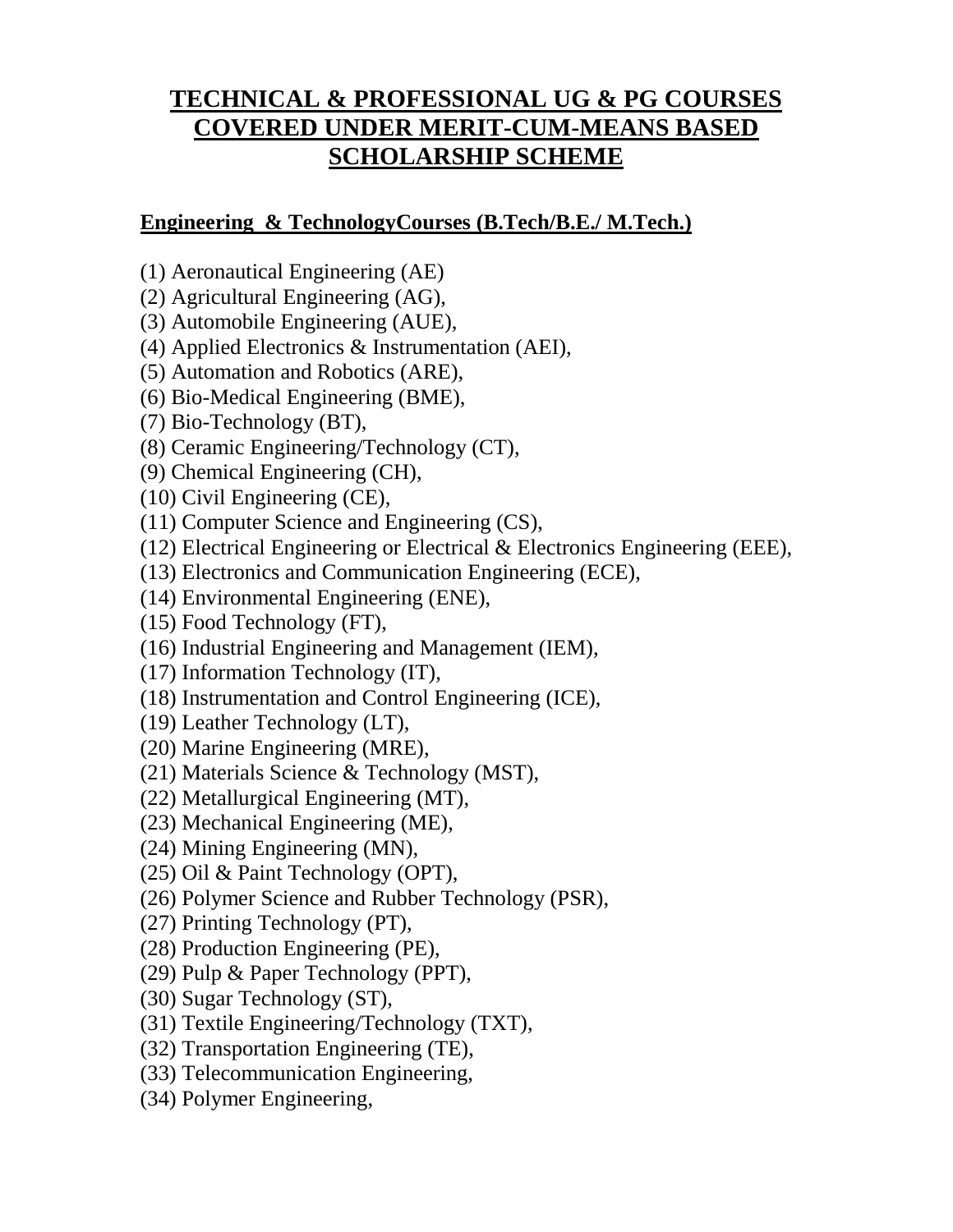- (35) Naval Architecture,
- (36) Petroleum Engineering,
- (37) Highway Engineering,
- (38) Power Engineering.

#### **Cement Technology**

(1) Post graduate diploma in cement technology

## **Fashion Technology (Degree from National Institute of Fashion Technology)**

- 1. B.FTech (Design): Fashion Design, Leather Dsign, Accessory Design, Textile Design, Knitwear Design, Fashion Communication.
- 2. B.FTech (Apparel Production).
- 3. Me.FTech: Management, Apparel Production, Design Space.

#### **Management**

- (1) Post Graduate Diploma in Management (PGDM),
- (2) Post Graduate Certificate in Management (PGCM),
- (3) Executive Post Graduate Diploma in Management (Exec-PGDM),
- (4) Master in Business Administration (MBA).
- (5) Apparel Production Management.

## **Pharmacy**

- (1) B.Pharma
- (2) M.Pharma (PH).

## **Architecture & Town Planning (Under Graduate and Post Graduate level courses only)**

- (1) Architecture (AR),
- (2) Interior Design (ID),
- (3) Building Construction Technology (BCT),
- (4) Planning (PL).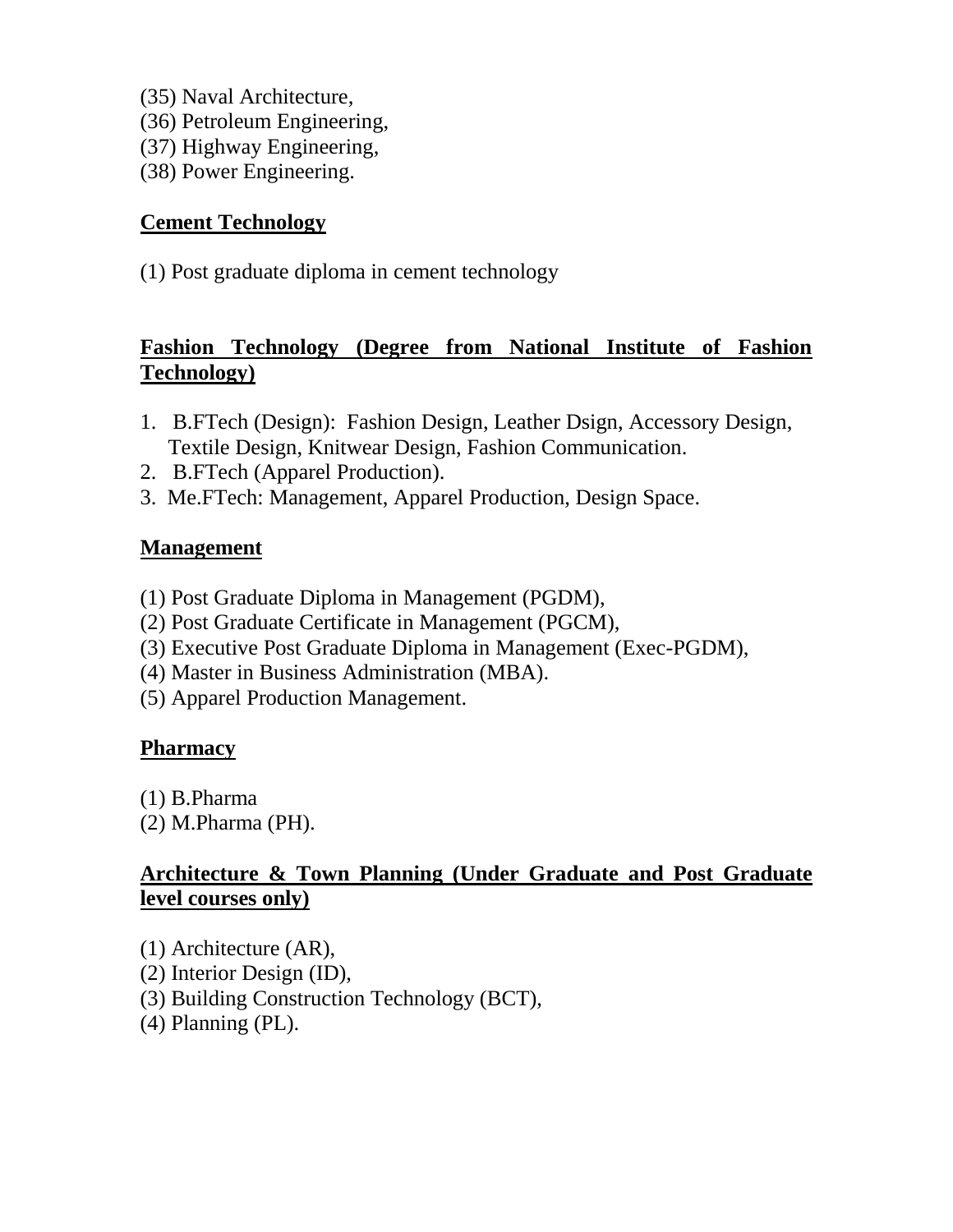## **Hotel Management & Catering Technology (Under Graduate and Post Graduate level courses only)**

(1) Hotel Management & Catering Technology (HMCT)

## **Applied Arts & Crafts (Under Graduate and Post Graduate level courses only)**

- (1) Applied Arts & Product Design (APD),
- (2) Fine Arts/Applied Arts/Fine & Applied Arts (FA/AA/FAA),
- (3) Fashion & Apparel Design (FAD).

# **MCA**

(1) Master in Computer Application (MCA)

## **Design (Degree from National Institute of Design, Ahamdabad)**

- (1) Graduate diploma in design
- (2) Post graduate diploma programme in design

# **Medical & Para Medical courses**

- (1) MBBS
- (2) Bachelor of Ayurvedic Medicine & Surgery (BAMS)
- (3) Bachelor of Unani Medicine & Surgery (BUMS)
- (4) Bachelor of Homeopathic Medicine & Surgery)
- (5) Post Graduate courses
- (6) Bachelor of Physical Therapy (BPT)
- (7) Master of Physical Therapy (MPT)
- (8) Bachelor of occupational Therapy (BOT)
- (9) Master of occupational Therapy (MOT)
- (10) B.Sc. Nursing
- $(11)$  M.Sc. Nursing
- (12) B.D.S.
- (13) M.D.S.

## **Veterinary Sciences and Animal Husbandry**

(1) B.VSc. & A.H. (Bachelor of Veterinary Sciences and Animal Husbandry) (2) PG courses